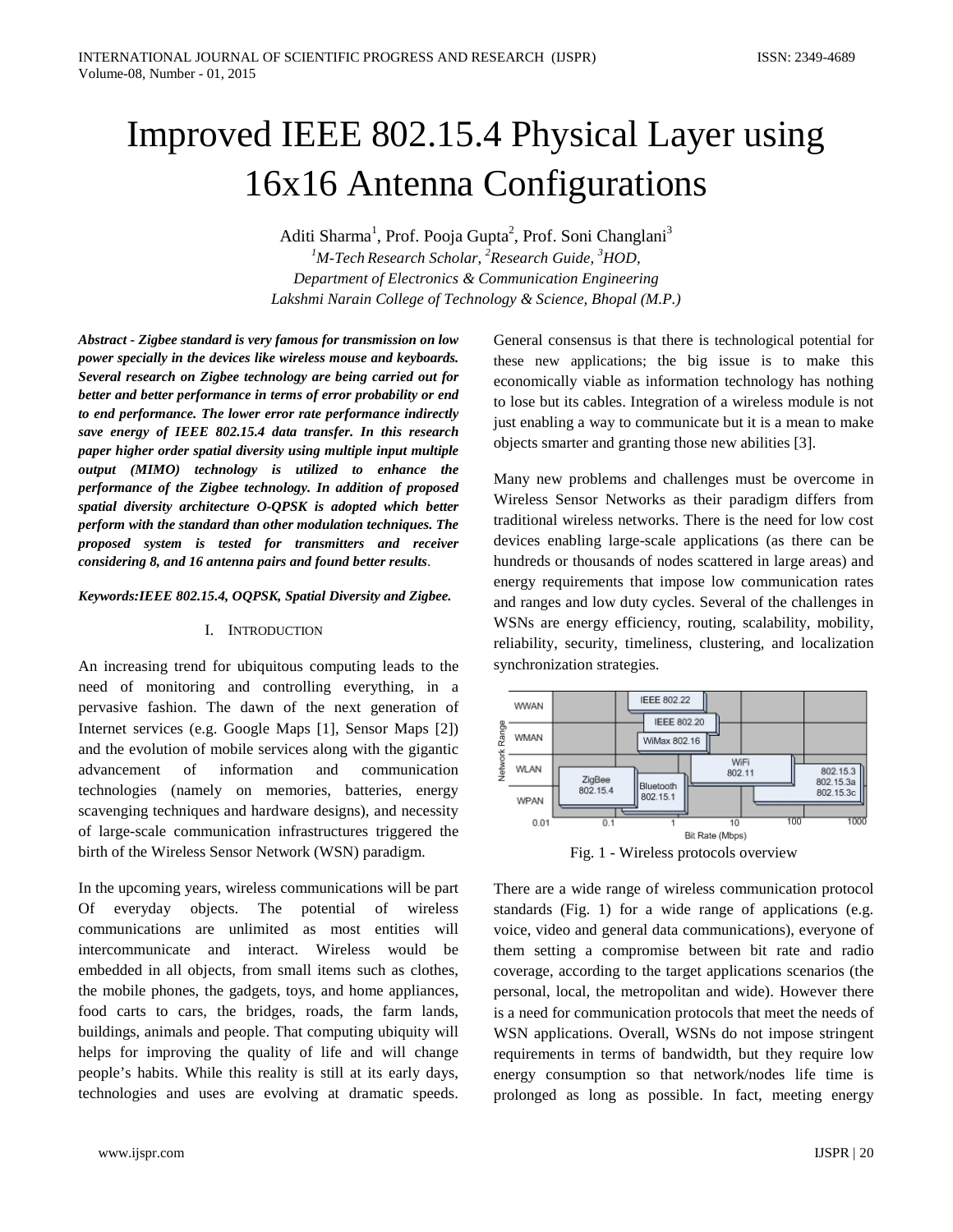requirements are most often the main goal of WSNs protocols and technologies.

The IEEE 802.15.4 protocol [4] specifies the Medium Access Control (MAC) sub-layer and the Physical Layer. Though this protocol wasn't specially designed for WSNs, that provides the enough flexibility for fitting different requirements of WSN applications by adequately tuning its parameters. The ZigBee specification [5] relies on the IEEE 802.15.4 Physical layers and Data Link Layers, building up the Application and Network Layers, thus defining a full protocol stack for Low Rate Wireless Personal Area Networks (LR-WPANs). Figure 2 shows the layered architecture of the IEEE 802.15.4/ ZigBee protocol system.



Fig. 2: The IEEE 802.15.4/ZigBee protocol stack architecture

ZigBee [6] is gaining an exponentially increasing interest from industry and academia, considered as a potential solution for

low-cost low-power wirelessly connected monitoring and control devices [7-11]. This interest is mainly driven by a large number of emerging applications, including domotics (as the current principal commercial target of the ZigBee Alliance), health care monitoring systems, industrial automation, and environmental surveillance. The reputation of ZigBee, even though not widely commercially available yet, that is closely related to the objectives for which it was designed and to its flexibility to fit different network and application requirements. Whereas it was designed for low-cost and LR-WPANs, ZigBee is able to provide low energy consumption and real-time guarantees, which creates an eagerness for its application to WSNs.

# II. Proposed Approach

The IEEE 802.15.4 standard is meant for the low energy consumption data transmission and the end to end performance play key role to save energy. The common packet loss or frame destruction need again same energy to retransmit the frame thus consumes lots of energy. If the system is encountered with less error probability the network live longer as it made for.

The proposed system is given in the figure below. The Zigbee technology works better with the Offset-Quadrature Shift Keying (O-QPSK) thus the existing system is implemented with the higher order spatial diversity technology to enhance the performance.



Fig. 2.1 Block diagram of the proposed IEEE 802.15.4 (Zigbee) with 8x8 and 16x16 spatial diversity

The major blocks of the systems is to convert symbols into chips and then modulate data followed by initialization of the MIMO AWGN channel to transmit data over. During transmission channel introduces noises in to the signal and signal become noisy and difficult to recover useful information. In such situations the spatial diversity has an added advantage by utilizing the space to reduce the error probability. Now at the receiver side the signal is detected and the demodulation process is performed and the chip sequence is then converted into symbols and finally got the data at the output.

The above explained proposed IEEE 802.15.4 with spatial diversity system is implemented on the simulation tool and the implemented algorithm is explained with the help of flow chart given in the Fig. 2.2.

The proposed algorithm execution steps are as follows:

- *a. Starting of the simulation*
- *b. Create simulation environment using variables*
- *c. Generate data frame for transmission over network*
- *d. Convert data symbols into chip sequence*
- *e. Modulate the chip sequence with Offset-Quadrature Phase Shift Keying*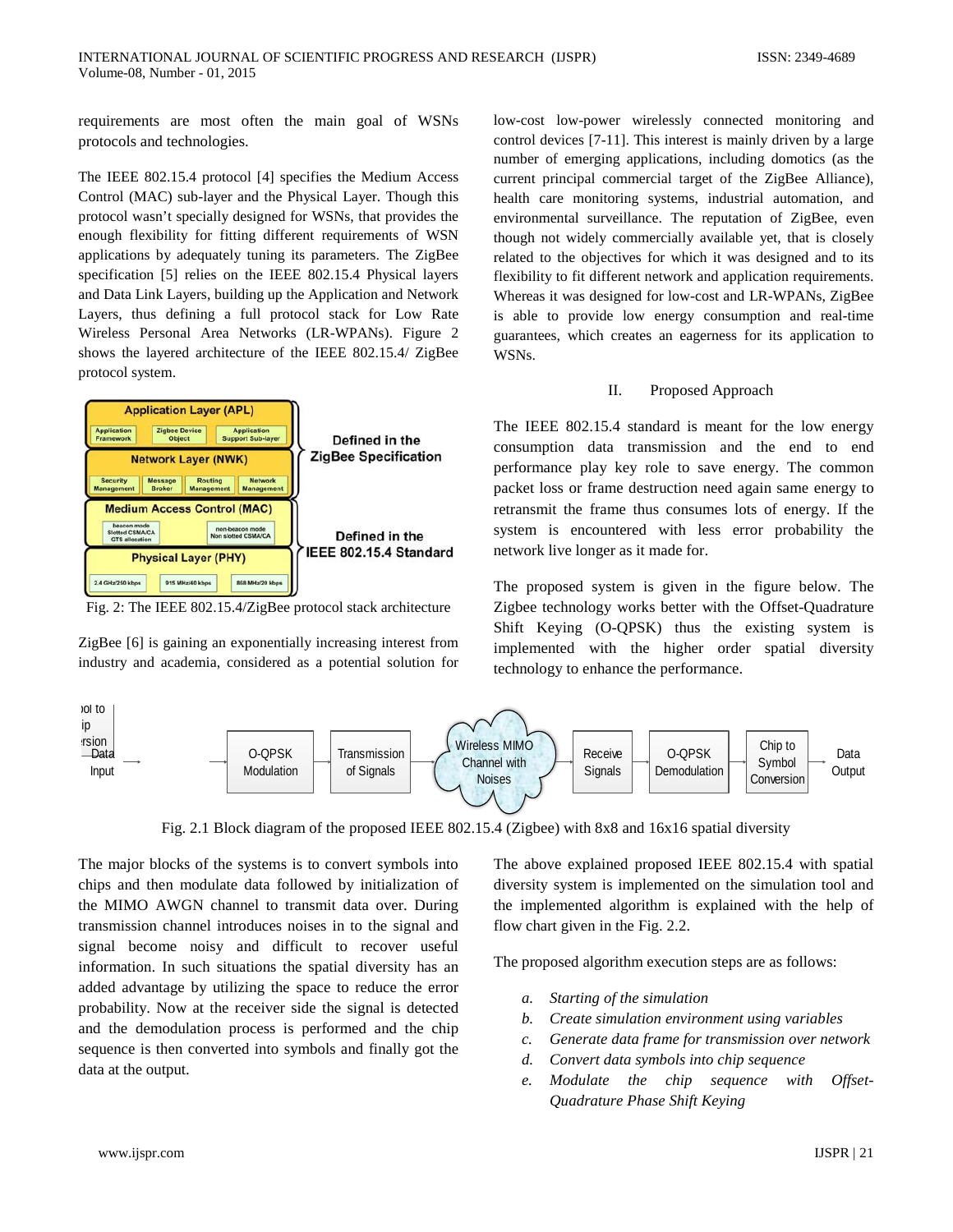- *f. Initialize MIMO-AWGN channel for better error probability (Spatial Diversity)*
- *g. Generate noises which is being added during transmission through channel*
- *h. Transmit signal through channel and add generated noise*



Fig. 2.2 Flow chart of the proposed IEEE 802.15.4 (Zigbee) with the spatial diversity

- *a. Detect signal at receiver and the received signal is demodulated with Offset-Quadrature Phase Shift Keying*
- *b. Convert chip sequence into data symbols*
- *c. Calculate BER and the display results for various parameters*
- *d. End of simulation*

#### III. Simulation Results

The Zigbee known for its low power data transmission network and this performance can be better if the error

probability is reduced. To achieve the same a spatial diversity with higher number of transmitter and receiver antenna based system is proposed in this paper and the system with the implemented algorithm is explained in the previous section. The simulation results of the spatial diversity is shown in the figures below.



Fig. 3.1 BER vs SNR Curve of IEEE 802.15.4 (Zigbee) for 10 Iterations with 8x8 and 16x16 antenna configurations

In Fig. 3.1 the IEEE 802.15.4 system is simulated with the 8 and 16 transmitter antennas and 8 and 16 receiver antennas with 10 iterations and found that bit error rate of  $10^{-3.9}$  range is achieved at -10dB which is low power as expected.



Fig. 3.2 BER vs SNR Curve of IEEE 802.15.4 (Zigbee) for 20 Iterations with 8x8 and 16x16 antenna configurations